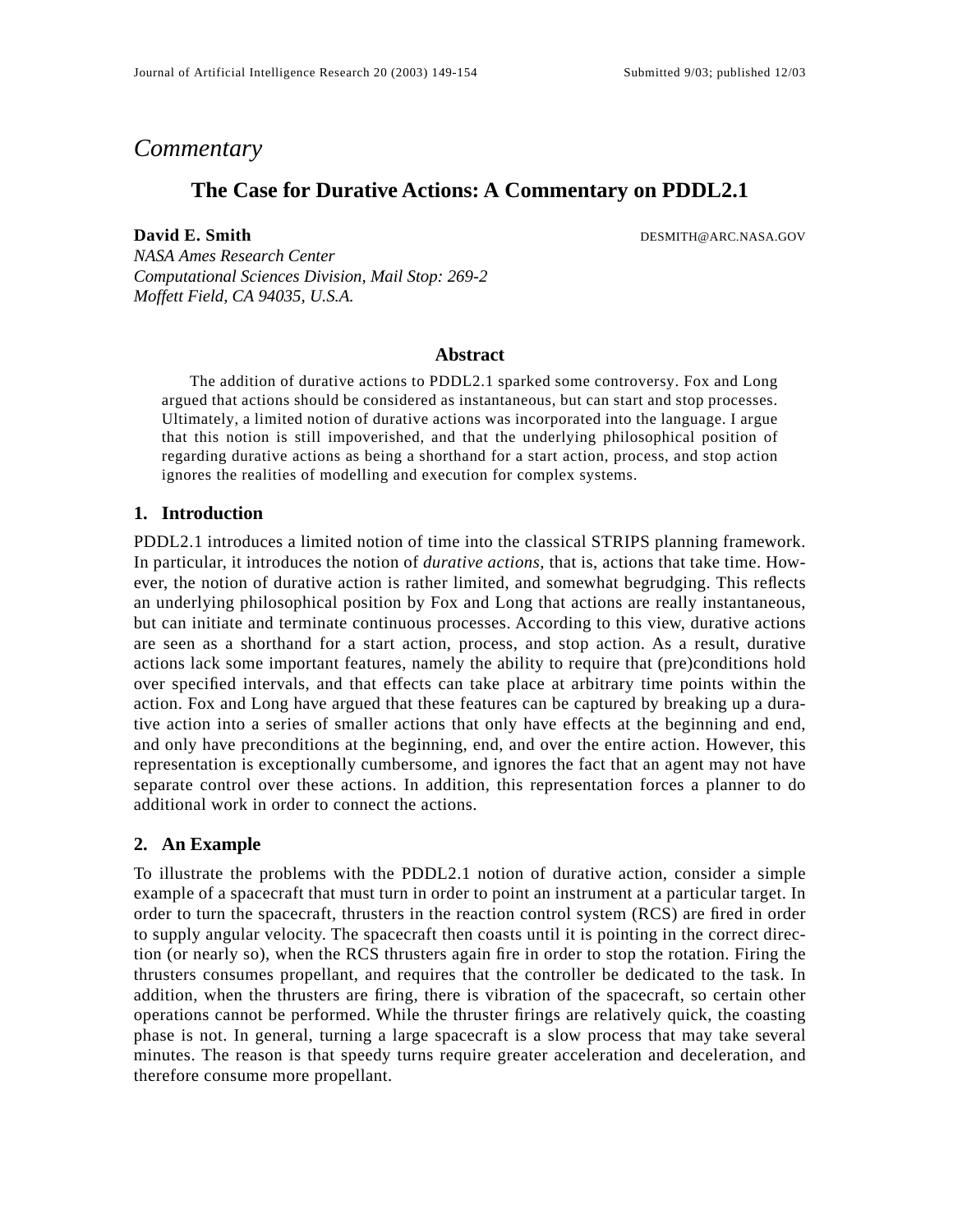The first question we need to answer is, what is the best way to model this complex operation? We could model the turning operation as an initial action to start the spacecraft turning, and another action to stop the turn, interspersed with "processes" that model what the craft is doing in between. At some level of detail, this seems to be a reasonable model of the physics. However, it may very well be that turning and guidance have been built in as primitive operations on the spacecraft, and there is no possibility of starting and stopping turns independently. We could then model the operation as consisting of an instantaneous action to start the turn, followed by a finite process that terminates when the turn is complete. But why bother? The fact is, we are interested in the effects of the process, which can only be initiated by starting the turn. For these reasons, it seems natural and proper to regard this as a "durative action", with effects that take place throughout the action.

Now let's suppose that we want to model this operation as a durative action in PDDL2.1. We could say something like:

| durative-action turn:) |                                                                  |                                                        |  |  |
|------------------------|------------------------------------------------------------------|--------------------------------------------------------|--|--|
|                        | :parameters (?current-target ?new-target - target)               |                                                        |  |  |
| :duration              | (= ?duration (/ (angle ?current-target ?new-target) <sup>1</sup> |                                                        |  |  |
|                        |                                                                  | $(turn-rate)$ )                                        |  |  |
| :condition             | (and                                                             | (at start (pointing ?current-target))                  |  |  |
|                        |                                                                  | (at start (>= (propellant) propellant-required))       |  |  |
|                        |                                                                  | (at start (not (controller-in-use))))                  |  |  |
| :effect                | (and                                                             | (at start (not (pointing ?current-target)))            |  |  |
|                        |                                                                  | (at start (decrease (propellant) propellant-required)) |  |  |
|                        |                                                                  | (at start (controller-in-use))                         |  |  |
|                        |                                                                  | (at start (vibration))                                 |  |  |
|                        |                                                                  | (at end (not (controller-in-use)))                     |  |  |
|                        |                                                                  | (at end (not (vibration)))                             |  |  |
|                        |                                                                  | (at end (pointing ?new-target))))                      |  |  |

However, this model of the action is quite conservative. It ties up the controller for the entire turn operation, and specifies that vibration is present for the entire operation. In addition, it consumes all the required propellant at the beginning of the operation. In reality, the RCS is only firing at the beginning and end of the turn. As a result, the controller is only needed during those two periods, vibration is only present during those two periods, and the propellant is consumed during those two periods. This might not matter if the coast phase were relatively quick. However, as we indicated earlier, turning a large spacecraft can take several minutes. Unfortunately, PDDL2.1 has a rather limited notion of a durative action – we cannot specify action conditions or effects at times other than the start or end of the action.

## **3. Decomposition into Sub-actions**

Fox and Long have pointed out<sup>2</sup> that it is possible to model a durative action with such intermediate conditions and effects by breaking it up into a sequence of sub-actions. For the turn action we would need three sub-actions as illustrated below: a start-turn action, a coast action, and a stop-turn action, together with a turn action to bind them all together.

<sup>1.</sup> Note that this assumes we have precomputed and provided the angles between all possible pairs of targets. If we do not want to do this, we must provide the (vector) direction for each target and the planner would need the ability to do vector arithmetic or trigonometry within formulas.

<sup>2.</sup> Personal communication.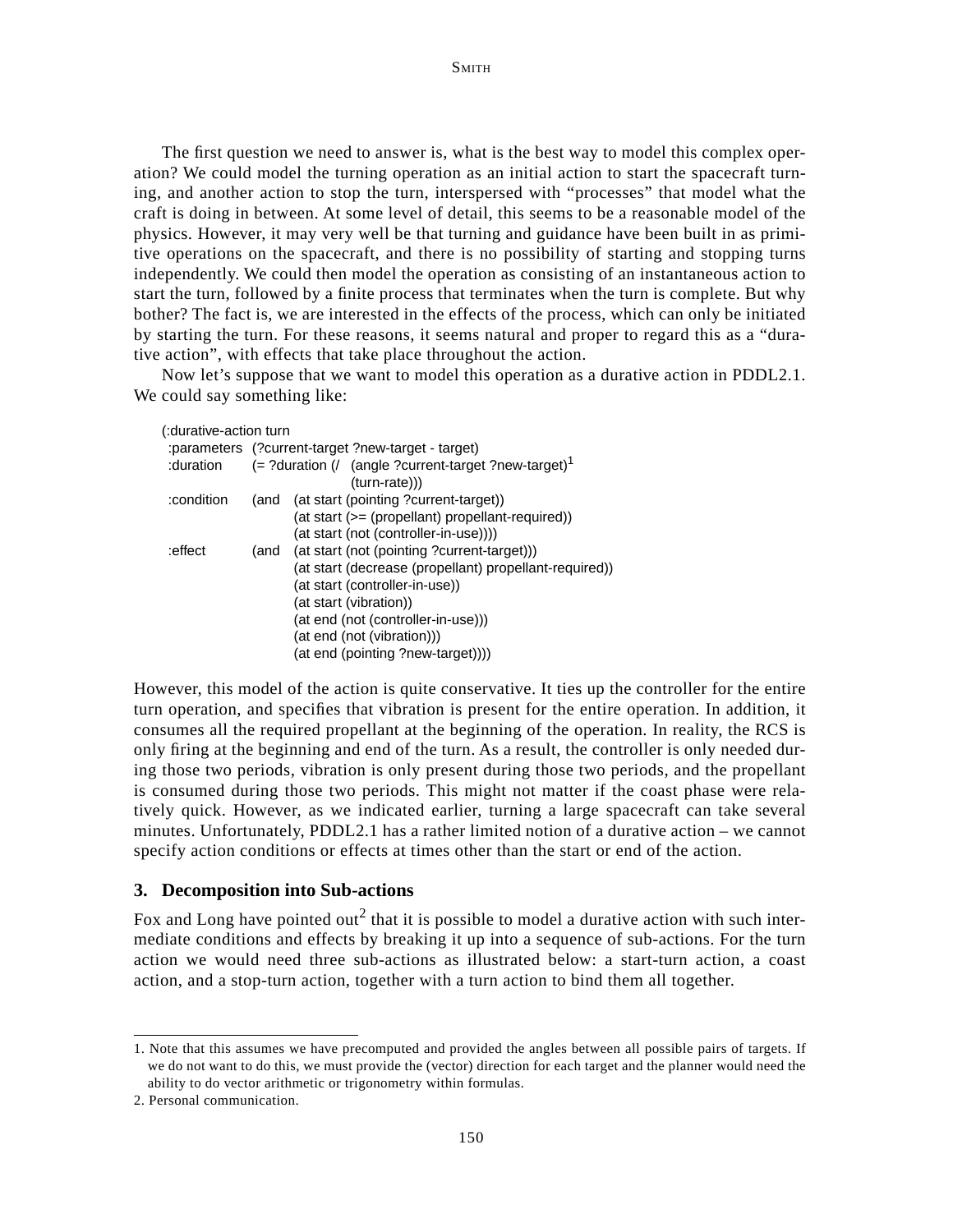| (:durative-action turn       |                  |                                                                  |  |  |  |
|------------------------------|------------------|------------------------------------------------------------------|--|--|--|
|                              |                  | :parameters (?current-target ?new-target - target)               |  |  |  |
| :duration                    |                  | (= ?duration (/ (angle ?current-target ?new-target)              |  |  |  |
|                              |                  | $(turn-rate))$                                                   |  |  |  |
| :condition                   | (and             | (at start (pointing ?current-target))                            |  |  |  |
|                              |                  | (at start (>= (propellant) propellant-required))                 |  |  |  |
|                              |                  | (at end (finished)))                                             |  |  |  |
| :effect                      | (and             | (at start (not (pointing ?current-target)))                      |  |  |  |
|                              |                  | (at start (turning))                                             |  |  |  |
|                              |                  | (at start (enabled-start-turn))                                  |  |  |  |
|                              |                  | (at end (not (turning)))<br>(at end (not (finished-turning)))    |  |  |  |
|                              |                  | (at end (pointing ?new-target))))                                |  |  |  |
|                              |                  |                                                                  |  |  |  |
| (:durative-action start-turn |                  |                                                                  |  |  |  |
| :parameters                  | $\left( \right)$ |                                                                  |  |  |  |
| :duration                    |                  | (= ?duration (start-turn-duration))                              |  |  |  |
| :condition                   |                  | (and (at start (not (controller-in-use)))                        |  |  |  |
|                              |                  | (at start (>= (propellant) (/ propellant-required 2)))           |  |  |  |
|                              |                  | (over all (turning))                                             |  |  |  |
|                              |                  | (over all (enabled-start-turn)))                                 |  |  |  |
| :effect                      | (and             | (at start (decrease (propellant) (/ propellant-required 2)))     |  |  |  |
|                              |                  | (at start (controller-in-use))                                   |  |  |  |
|                              |                  | (at start (vibration))                                           |  |  |  |
|                              |                  | (at end (not (controller-in-use)))                               |  |  |  |
|                              |                  | (at end (not (vibration)))                                       |  |  |  |
|                              |                  | (at end (not (enabled-start-turn)))                              |  |  |  |
|                              |                  | (at end (enabled-coast))))                                       |  |  |  |
| :durative-action coast       |                  |                                                                  |  |  |  |
| :parameters ()               |                  |                                                                  |  |  |  |
| :duration                    |                  | (= ?duration (coast-duration))                                   |  |  |  |
| :condition                   |                  | (and (over all (turning))                                        |  |  |  |
|                              |                  | (over all (enabled-coast)))                                      |  |  |  |
| :effect                      | (and             | (at end (not (enabled-coast)))                                   |  |  |  |
|                              |                  | (at end (enabled-stop-turn))))                                   |  |  |  |
|                              |                  |                                                                  |  |  |  |
| (:durative-action stop-turn  |                  |                                                                  |  |  |  |
| :parameters ()               |                  |                                                                  |  |  |  |
| :duration                    |                  | (= ?duration (RCS-duration))                                     |  |  |  |
| :condition                   |                  | (and (at start (not (controller-in-use)))                        |  |  |  |
|                              |                  | (at start (>= (propellant) (/ propellant-required 2)))           |  |  |  |
|                              |                  | (over all (turning))                                             |  |  |  |
|                              |                  | (over all (enabled-stop-turn)))                                  |  |  |  |
| :effect                      | (and             | (at start (decrease (propellant) (/ propellant-required 2)))     |  |  |  |
|                              |                  | (at start (controller-in-use))                                   |  |  |  |
|                              |                  | (at start (vibration))                                           |  |  |  |
|                              |                  | (at end (not (controller-in-use)))<br>(at end (not (vibration))) |  |  |  |
|                              |                  | (at end (not (enabled-stop-turn)))                               |  |  |  |
|                              |                  | (at start (finished))))                                          |  |  |  |
|                              |                  |                                                                  |  |  |  |

Figure 1 shows graphically how these actions are tied together. If the goal is to be pointing at a particular target, a turn action will be required. The turn action has an end precondition of (finished), which can only be satisfied by adding a stop-turn action<sup>3</sup>. Stop-turn has an "over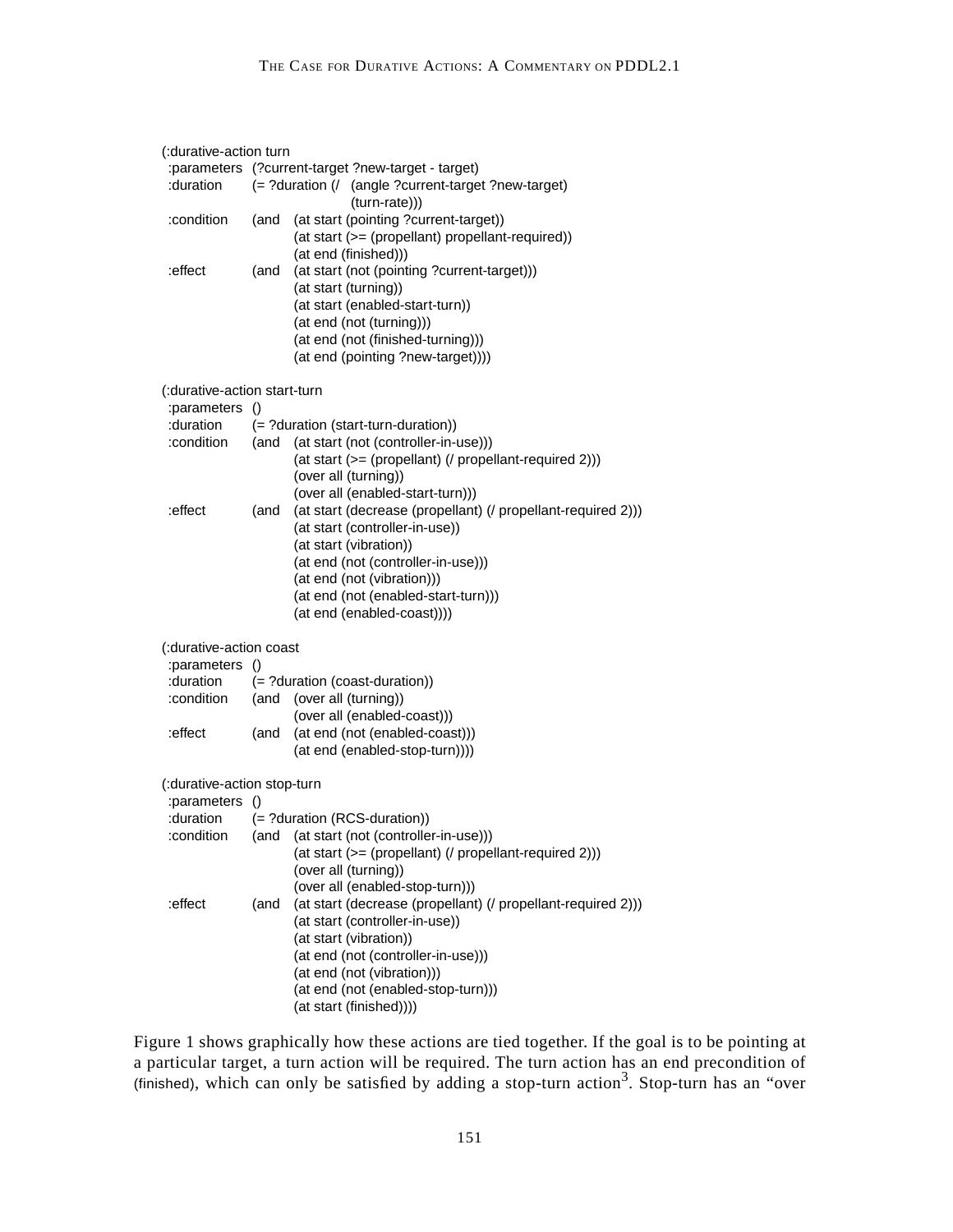all" condition (enabled-stop-turn) that can only be satisfied by the end effect of a coast action. Likewise, the coast action has an "over all" condition (enabled-coast) that can only be satisfied by an end effect of a start-turn action. The start-turn action has an "over all" condition (enabled-start-turn) that can only be satisfied by a start effect of the turn action. As a result, the turn action forces all three sub-actions into the plan, and each sub-action forces its predecessor sub-actions and a turn action into the plan. All three of these sub-actions have an "over all" condition (turning) that is only satisfied during a turn action. As a result, the only way that all of this can be consistently achieved is if all three sub-actions are packed sequentially into the turn action.



Figure 1: Sub-actions for the Turn operation. Start, end, and over-all conditions are shown below each action. The interconnecting start and end effects are shown above each action. For simplicity, I have omitted the effects concerning vibration, controller use, and propellant usage

There are two additional subtleties in this representation. The first is that, although each of the three sub-actions can only occur during a turn action, there is no obvious requirement that they occur during the *same* turn action. Suppose that we tried to place the start-turn action during a previous turn action. That previous turn action would have its own three subactions, and our wayward start-turn action would conflict with those sub-actions. Thus, in order to make this work, we would have to push those three sub-actions to an earlier turn action, and so on. Realizing that this cannot work requires a difficult induction argument. It seems unlikely that any existing planner could actually infer this, other than by trial and error. As a result, the process of generating plans involving such actions would incur a significant computational overhead, and engage in needless search.

A second subtlety that we have overlooked in this decomposition is that computing the durations of the sub-actions is a bit tricky. While it is reasonable to assume that the start and stop turn actions have fixed duration, the duration of the coast action depends on the current

<sup>3.</sup> It turns out that the (finished) effect of stop-turn must be a start effect rather than an end effect. The reason is that if it were to occur as an end effect, the stop-turn action would need to complete prior to the end of the turn action, since the (finished) effect is mutex with the (not finished) end effect of the turn action. Despite this asymmetry in the representation, stop turn is still forced to occur wholly within the turn action because of the overall condition (turning).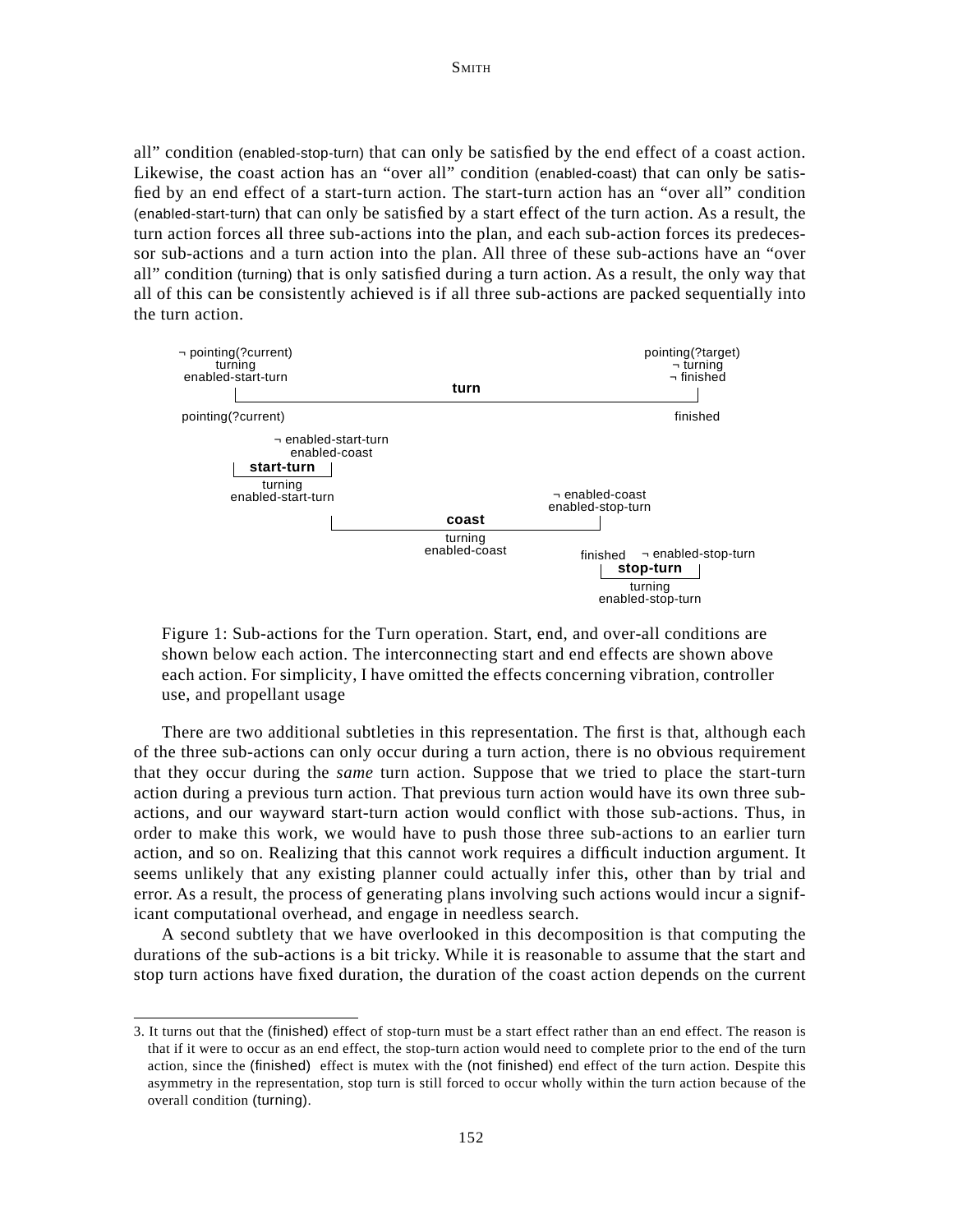and target orientations of the spacecraft. In fact, the duration of the coast action must be the duration of the turn action minus the durations of the start and stop turn actions. The only way to do this is to introduce an additional numeric "turn-duration" function that is set by the turn action, and used to compute the duration of the coast action.

So why is this process of decomposing an action into sub-actions so complex and convoluted? After all, in the HTN planning paradigm this is done all the time. The reason is that in generative planning we have adopted the view, for better or worse, that one is not allowed to directly specify how an action is to be used or how actions are connected with each other. As a result, in order to force the sub-actions to abut and fit within the turn action, we must do some tricky things. One might argue that we need this HTN capability in order to model such actions. Indeed, it would certainly make things easier. However, there is another way.

## **4. Richer Durative Actions**

One approach to dealing with the above modelling problem is to admit a richer language for modelling durative actions. To make it convenient to model actions like the turn action, we need to be able to specify conditions that must hold at various points and intervals within the action, and effects that take place at various points and intervals within the action. There are many possible ways in which one could express such conditions and effects, but here is one straw-man possibility:

| durative-action turn |                                                                   |                                                                             |  |  |  |
|----------------------|-------------------------------------------------------------------|-----------------------------------------------------------------------------|--|--|--|
|                      | :parameters (?current-target ?new-target - target)                |                                                                             |  |  |  |
| :duration            | (= ?duration (/ (angle ?current-target ?new-target) (turn-rate))) |                                                                             |  |  |  |
| :condition           | (and                                                              | (at start (pointing ?current-target))                                       |  |  |  |
|                      |                                                                   | (at start (>= (propellant) propellant-required))                            |  |  |  |
|                      |                                                                   | (at start (not (controller-in-use)))                                        |  |  |  |
|                      |                                                                   | (at (- end RCS-duration) (>= (propellant) (/ propellant-required 2)))       |  |  |  |
|                      |                                                                   | (at (- end RCS-duration) (not (controller-in-use))))                        |  |  |  |
| :effect              | (and                                                              | (at start (not (pointing ?current-target)))                                 |  |  |  |
|                      |                                                                   | (at start (decrease (propellant) (/ propellant-required 2)))                |  |  |  |
|                      |                                                                   | (over [start (+ start RCS-duration)] (controller-in-use))                   |  |  |  |
|                      |                                                                   | (over [start (+ start RCS-duration)] (vibration))                           |  |  |  |
|                      |                                                                   | (at (- end RCS-duration) (decrease (propellant) (/ propellant-required 2))) |  |  |  |
|                      |                                                                   | (over [(- end RCS-duration) end] (controller-in-use))                       |  |  |  |
|                      |                                                                   | (over [(- end RCS-duration) end] (vibration))                               |  |  |  |
|                      |                                                                   | (at end (pointing ?new-target)))                                            |  |  |  |

Here we did not need to explicitly construct actions for starting and stopping the turn, or coasting. For this reason, we did not need to worry about their durations or about connecting these sub-actions. Instead, we simply specified the effects at the appropriate times during the turn action. Note that I specified vibration and controller use as interval effects. This seems less cumbersome than specifying two separate effects stating that the controller is in use at the beginning of an interval, and no longer in use at the end. However, there is also a more fundamental difference between the two encodings: in the encoding above, there is no possibility that another independent action could somehow make the controller available during the interval in which it is in use. Bedrax-Weiss et. al. (2003) have argued for the introduction of an explicit notion of resource into the PDDL language. If we had such a notion we could simplify the above encoding even further, by specifying that the controller is a reusable resource that is required by the turn action over the appropriate intervals. Vibration (or stability) could also be treated as a resource, although it is somewhat less intuitive to do so.